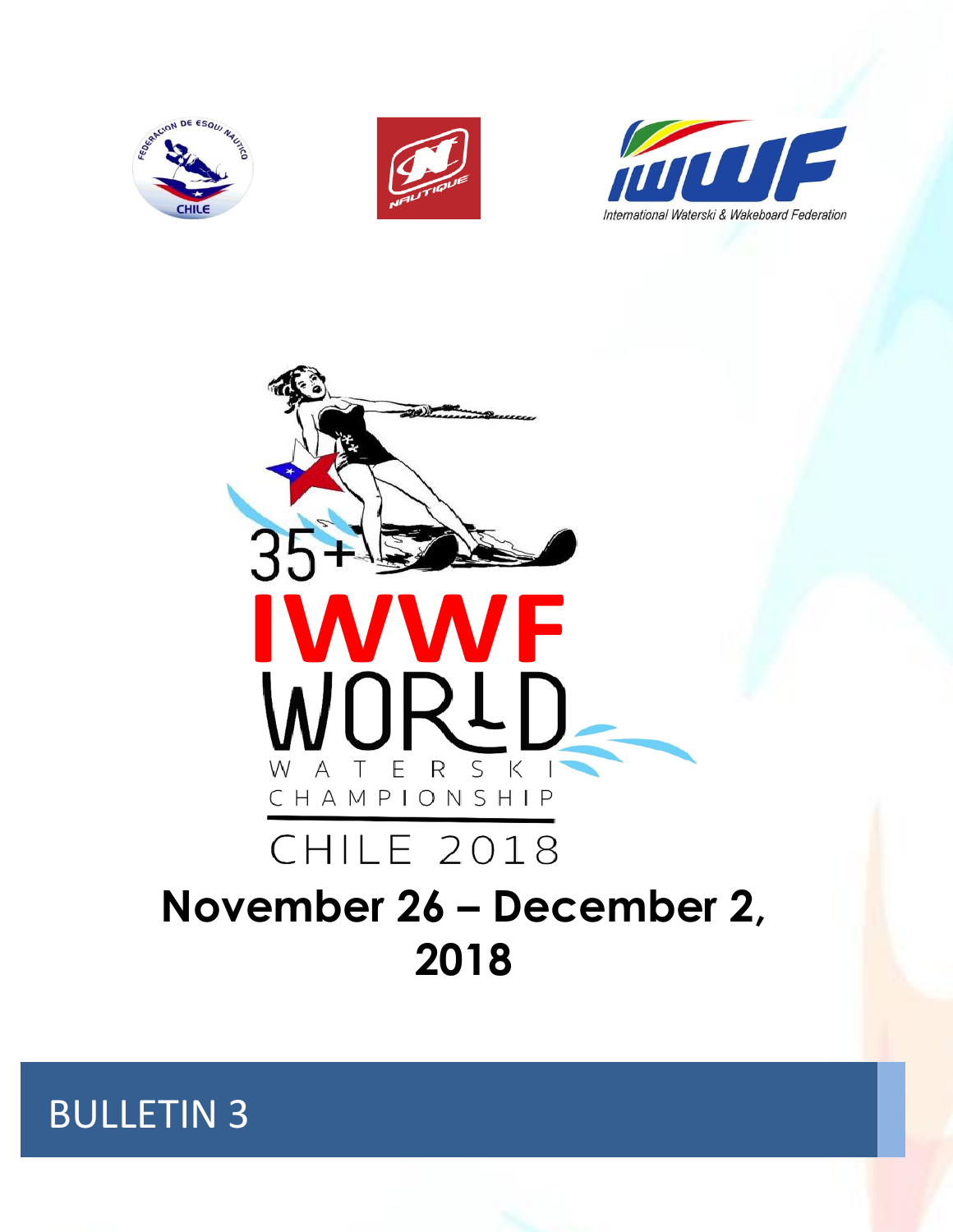# **BULLETIN # 3 The Site:**



## The event will be held at the site Lago Los Morros, Commune San Bernardo, Camino Nos 11333, it is 30 minutes-drive from the capital. 25 kms. approximately. A manmade lake designed only for the waterskiing practice with a diameter of 700 meters long y 70 meters wide. Most of the National tournaments have been held there as

well as it has been selected to be

the site for International Championships such as:

- **IWWF Junior World Championships**
- **IWWF Under 21 World Championships**
- **IWWF Pan American Championships**
- **IWWF Latin American Championships**
- **FISU University World Championships**
- **IWWF World Waterski Championships**

The coordinates to get with GPS are: S 33\* 38, 354 O070 \* 41,087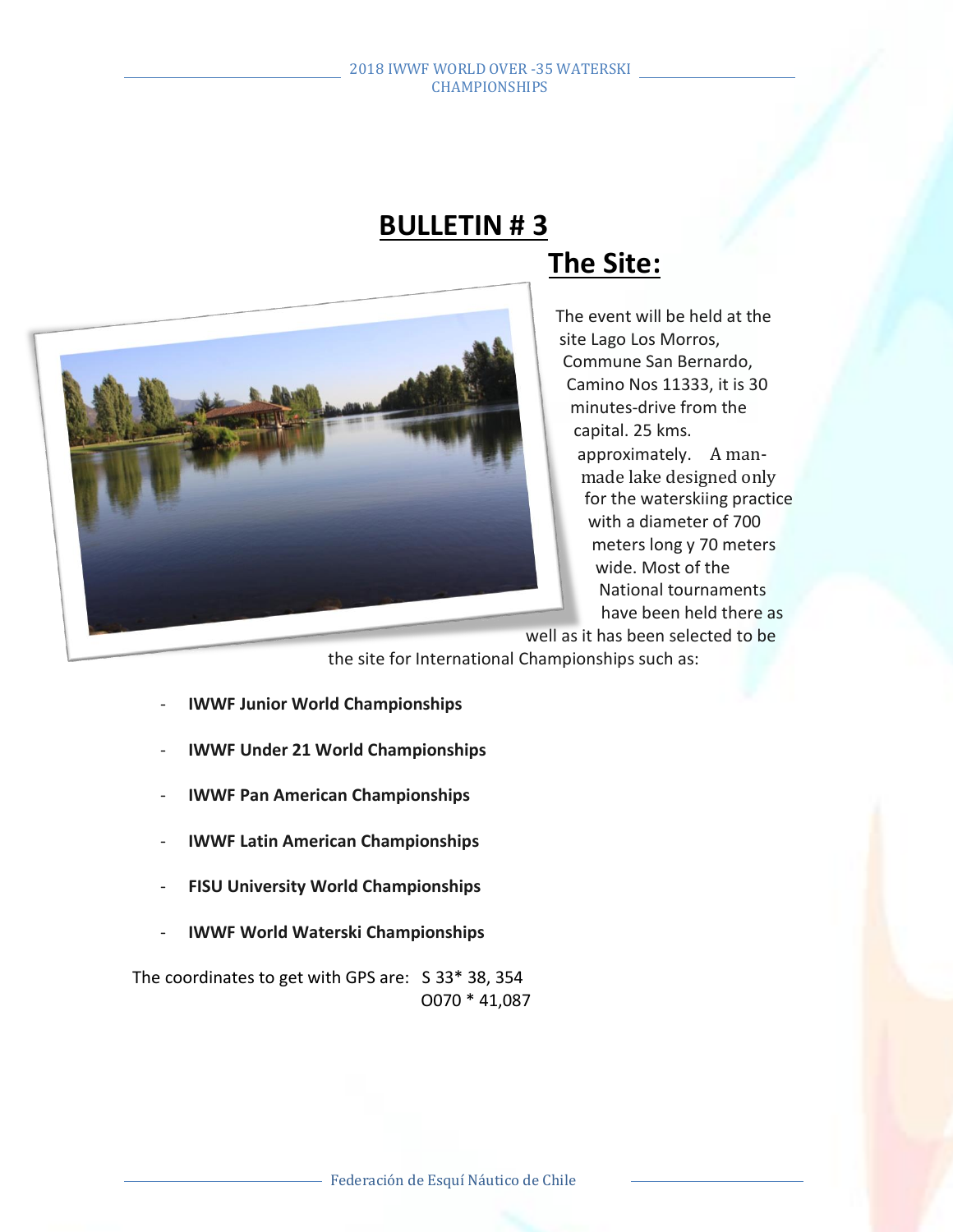Please visit [www.esquinautico.cl](http://www.esquinautico.cl/) for information contained in Bulletin #1.

## **Intention to Enter**

The Organizing Committee kindly asks you to submit the Intent to enter List at <http://www.iwsftournament.com/WorldAdmin/> and at [esquichile@gmail.com](mailto:esquichile@gmail.com) as well **within 28th September, 2018** without penalty.

## **Definitive Entry Form**

In accordance with IWSF Rule 2.05 each Federation must submit a completed Definitive Entry Form no later than **28th October, 2018**. Final Entries must be submitted through the online system at: **<http://www.iwsftournament.com/WorldAdmin/>**

**ATTENTION - Intentions to Enter and Entries MUST be submitted exclusively through the online Admin system** 

**at <http://www.iwsftournament.com/WorldAdmin/> using the password which was provided to your Federation for this purpose. If you forgot your password, please contact IWWF Administration at [iwwf@iwwfed.com](mailto:iwwf@iwwfed.com) for assistance.**

## **Entry Fee**

The Entry Fee per skier is USD 280.00 and must be paid in cash and in US Dollars at the registration office on the Championships site and before the athlete's accreditation.

**This Entry Fee includes a levy of US\$30 to assist towards the travel costs of the Official Panel.**

## **Official Training on site**

The official practice will be held from November 24 - 26, 2018 at the same cost. However, the times will be allotted equally per country and depending on the skiers and the events. Dates and times for training must be required by e-mail at [esquichile@gmail.com](mailto:esquichile@gmail.com) with a deadline on October 26<sup>th</sup>, 2018. The payment must be made in cash and in US Dollars at the registration office on the Championships site and before the athlete's accreditation.

## **Alternative Site**

There will be also an alternative site for training which is Lago Chicureo. It will be possible to train at this site from November 19th -29th, 2018 at the cost of US\$ 300 per hour. Dates and times for training must be required by e-mail at: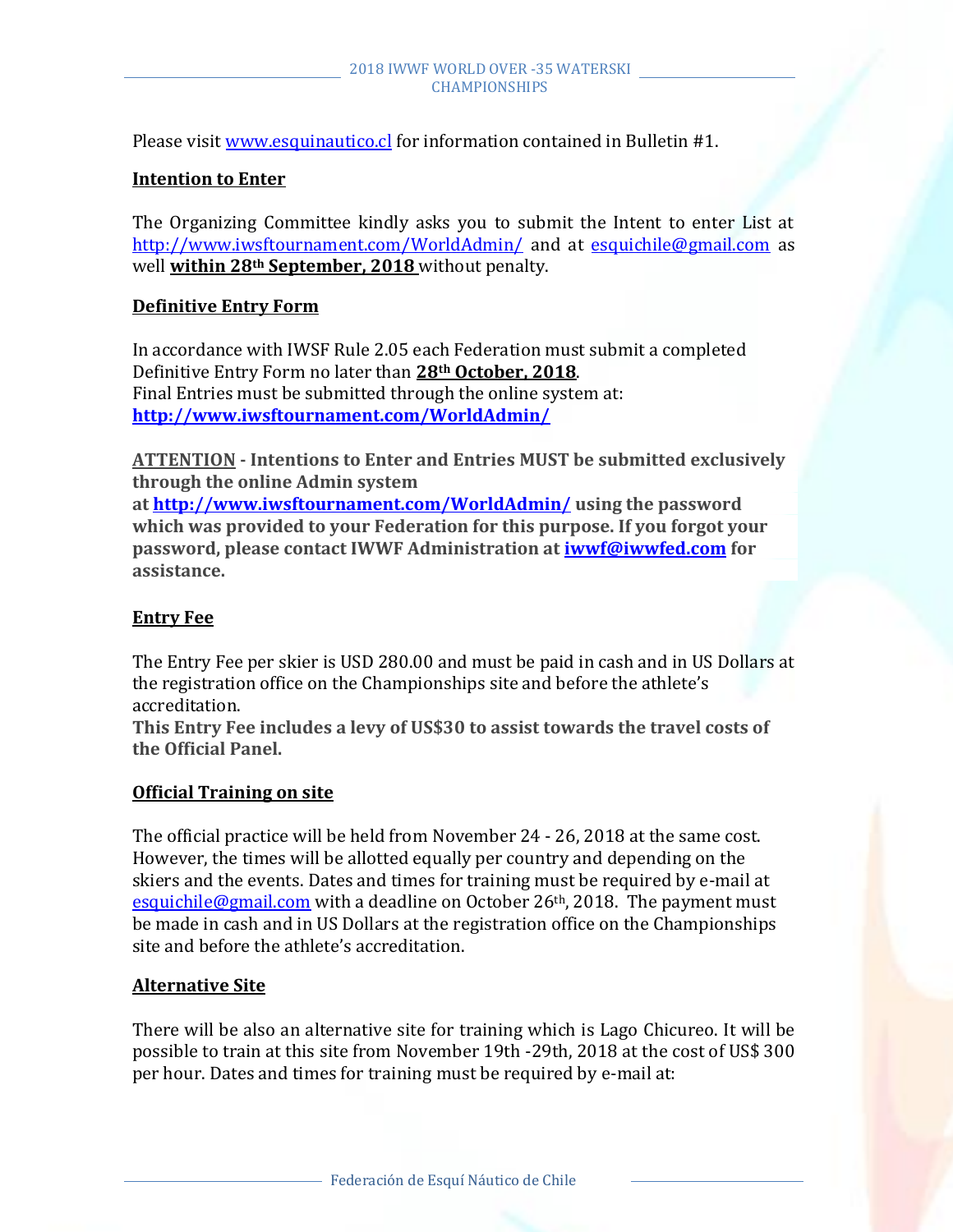[doctor@rubenrosenberg.cl](mailto:doctor@rubenrosenberg.cl)

The coordinates to get to this site using GPS are: S33°14'48.17 W70°40'26.55 The payment for the training on this site will be possible through a wire transfer. Below the bank account data: **Bank: Banco Edwards Citi del Banco Chile Bearer: Ruben Rosenberg Roffe ID: 7.546.781-8 Current Account in US Dollars: 502-10-327004 Swift Code: BCHICLRM Of. Estoril-Edwards Address: Av. Las Condes 10247 Country: CHILE** 

*Please note that any charges incurred by bank transfers are the responsibility of the remitting person or Federation*

## **Meals**

Both breakfast and dinner for the officials will be at no cost at the Hotel NH. Lunches for all the officials, skiers, team captains and team coaches will be supplied at the site at no cost between November  $27<sup>th</sup>$  through December  $2<sup>nd</sup>$ , 2018.

## **Transportation**

## **Transport Airport – Official Hotel – Airport**

There will be transport free of charge from the Airport to the Official Hotel and vice versa to All the Technical Officials.

There will be transport at a cost to all Athletes and Team Officials attending the 2018 IWWF World Over 35 Waterski Championships.

## **Transport Hotel NH – Lake Los Morros (Official Site)**

The Organizing Committee of the 2018 IWWF World Over -35 Waterski Championships will provide a bus transport for all the participants from the Official Hotel to the Lake Los Morros (Official Site) and vice versa from November 27th through December 2nd, 2018.

The first bus will depart from the hotel at 7:00 am to the site (Lago Los Morros) and depart from the site to the Official Hotel once the competition has ended.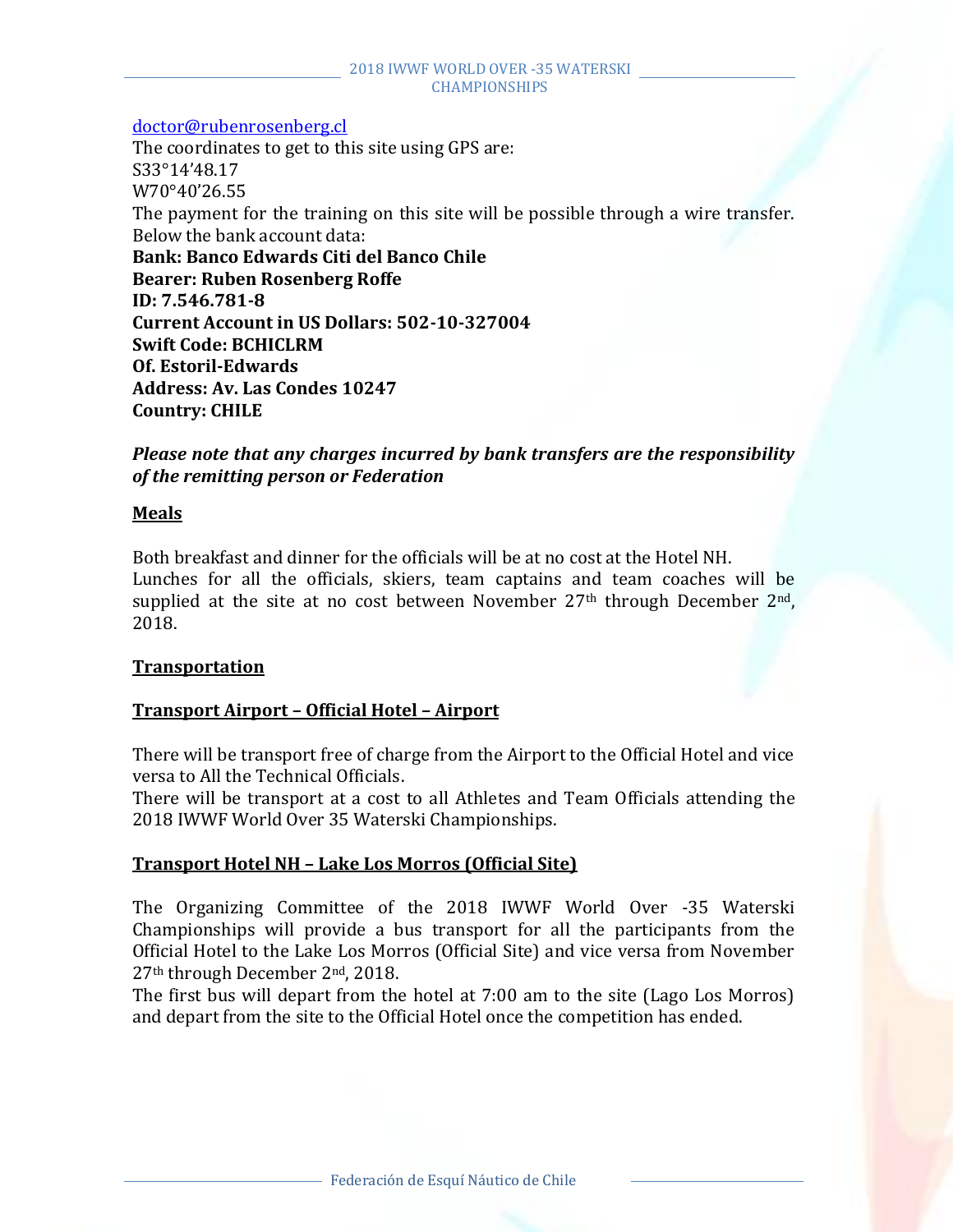### **Car Rental**

We would like to inform you that we have a special car rental rate for the 2018 IWWF World Over 35 Waterski Championships with ECONORENT, rates and contact information below

**Email:** [reservas@econorent.cl](mailto:reservas@econorent.cl)

**phones:** 600 2000 000 / +562 2299 7100

### **Please name Federación de Ski Náutico to get the discount**

# Econorent

La mejor tarifa, el mejor servicio

### **TARIFARIO FEDERACIÓN DE SKI ACUATICO**

|                   |                | <b>Marca/Modelo</b>            | <b>Cilindrada</b> | <b>Transmisión</b> | <b>Combustible</b> | <b>Tracción</b> | Día    | <b>Semana</b> |
|-------------------|----------------|--------------------------------|-------------------|--------------------|--------------------|-----------------|--------|---------------|
| Automóviles       | <b>B1</b>      | HYUNDAI I20                    | 1.4               | <b>MT</b>          | <b>GASOLINA</b>    | 4X2             | 18.639 | 120.329       |
|                   | B <sub>3</sub> | PEUGEOT 208 HDI                | 1.4               | MT                 | <b>DIÉSEL</b>      | 4X2             | 20.992 | 134,450       |
|                   | C <sub>1</sub> | PEUGEOT 308 HDI                | 1.6               | AT                 | <b>DIÉSEL</b>      | 4X2             | 24.521 | 155,626       |
|                   | C <sub>3</sub> | PEUGEOT 301 HDI                | 1.6               | MT                 | <b>DIÉSEL</b>      | 4X2             | 24.521 | 155.626       |
|                   | V <sub>3</sub> | <b>HYUNDAI IONIQ ELÉCTRICO</b> | 1.6               | AT                 | <b>ELÉCTRICO</b>   | 4X2             | 35.109 | 219.155       |
|                   | V <sub>2</sub> | <b>HYUNDAI IONIQ HÍBRIDO</b>   | 1.6               | AT                 | <b>GASOLINA</b>    | 4X2             | 32.756 | 205.038       |
|                   | X1             | <b>AUDI A4</b>                 | 1.4               | AT                 | <b>GASOLINA</b>    | 4X2             | 38,639 | 240.332       |
|                   | X <sub>2</sub> | <b>BMW 520i</b>                | 2.0               | AT                 | <b>GASOLINA</b>    | 4X2             | 50.403 | 310.920       |
|                   | H <sub>2</sub> | <b>KIA GRAND CARNIVAL DS</b>   | 2.2               | AT                 | <b>DIÉSEL</b>      | 4X2             | 55.109 | 339.155       |
| Jan               | H1             | <b>HYUNDAI H1 9 PAX</b>        | 2.5               | AT                 | <b>DIÉSEL</b>      | 4X2             | 55.109 | 339.155       |
|                   | H <sub>3</sub> | <b>HYUNDAI H1 12 PAX</b>       | 2.5               | <b>MT</b>          | <b>DIÉSEL</b>      | 4X2             | 55.109 | 339.155       |
|                   | F1             | <b>HYUNDAI CRETA</b>           | 1.6               | AT                 | <b>GASOLINA</b>    | 4X2             | 23.345 | 148.567       |
| 29.22SUV/4        | F <sub>2</sub> | PEUGEOT 3008                   | 1.6               | AT                 | <b>DIÉSEL</b>      | 4X2             | 29.227 | 183.861       |
|                   | F <sub>4</sub> | PEUGEOT 5008                   | 1.6               | AT                 | <b>DIÉSEL</b>      | 4X2             | 35.109 | 219.155       |
|                   | G <sub>1</sub> | <b>VOLKSWAGEN TIGUAN</b>       | 2.0               | AT                 | <b>DIÉSEL</b>      | 4X4             | 38.639 | 240.332       |
|                   | G <sub>2</sub> | <b>HYUNDAI GRANSANTAFE</b>     | 2.2               | AT                 | <b>DIÉSEL</b>      | 4X4             | 50.403 | 310.920       |
|                   | 13             | NISSAN NP300                   | 2.3               | <b>MT</b>          | <b>DIÉSEL</b>      | 4X2             | 31.580 | 197.979       |
| <b>Camionetas</b> | 4              | <b>TOYOTA NEW HILUX</b>        | 2.4               | <b>MT</b>          | <b>DIÉSEL</b>      | 4X2             | 32.756 | 205.038       |
|                   | J3             | <b>MITSUBISHI NEW KATANA</b>   | 2.4               | <b>MT</b>          | <b>DIÉSEL</b>      | 4X4             | 48.050 | 296.803       |
|                   | J <sub>4</sub> | <b>TOYOTA NEW HILUX</b>        | 2.4               | <b>MT</b>          | <b>DIÉSEL</b>      | 4X4             | 50.403 | 310.920       |
|                   | J5             | <b>VOLKSWAGEN AMAROK</b>       | 2.0               | AT                 | <b>DIÉSEL</b>      | 4X4             | 51.580 | 317.979       |
|                   | J7             | <b>TOYOTA NEW HILUX</b>        | 2.8               | AT                 | <b>DIÉSEL</b>      | 4X4             | 52.756 | 325.038       |
|                   | 01             | <b>PEUGEOT PARTNER</b>         | 1.6               | MT                 | <b>DIÉSEL</b>      | 4X2             | 23.471 | 149,324       |
| Carga             | O <sub>3</sub> | <b>HYUNDAI H1 CARGA</b>        | 2.5               | <b>MT</b>          | <b>DIÉSEL</b>      | 4X2             | 33.471 | 209.324       |
|                   | P1             | PEUGEOT BOXER                  | 2.0               | <b>MT</b>          | <b>DIÉSEL</b>      | 4X2             | 34.647 | 216.382       |
|                   | P <sub>3</sub> | <b>KIA FRONTIER</b>            | 2.5               | MT                 | <b>DIÉSEL</b>      | 4X2             | 35.824 | 223.441       |

IQUIQUE - CALAMA - ANTOFAGASTA - COPIAPÓ - LA SERENA - SALAMANCA - SANTIAGO - CONCEPCIÓN - TEMUCO - PTO. MONTT

Tarifas no incluyen:

- $\blacksquare$  IVA
- Televía \$5.650 + IVA (arriendos efectuados en R.M.)

#### Coberturas incluidas en las tarifas

CDW: Cobertura de daños propios \$5.500 + IVA p/día DAT: Cobertura de daños a terceros \$3.000 + IVA p/día

#### **Coberturas Opcionales**

PAI: Seguro de accidentes personales \$1.500 + IVA p/día p/auto de 5 pasajeros. Seguro de accidentes personales \$2.000 + IVA p/día p/auto de 7 pasajeros. Seguro de accidentes personales \$3.000 + IVA p/día p/auto de 12 pasajeros. RCE: Responsabilidad Civil en Exceso desde \$1.500 + IVA p/día con tope de \$15.000 + IVA. SACA: Cobertura contra robo de accesorios y parabrisas.<br>Valor \$2.000 a \$4.000 + IVA. Valor depende de la categoría contratada.

Tarifas sujetas a cambio según disponibilidad sin previo aviso.

Todos nuestros vehículos cuentan con airbag, aire acondicionado, kit electrónico, dirección servo asistida, frenos ABS.

www.econorent.cl

(+56) 2 2299 7100 / 600 2000 000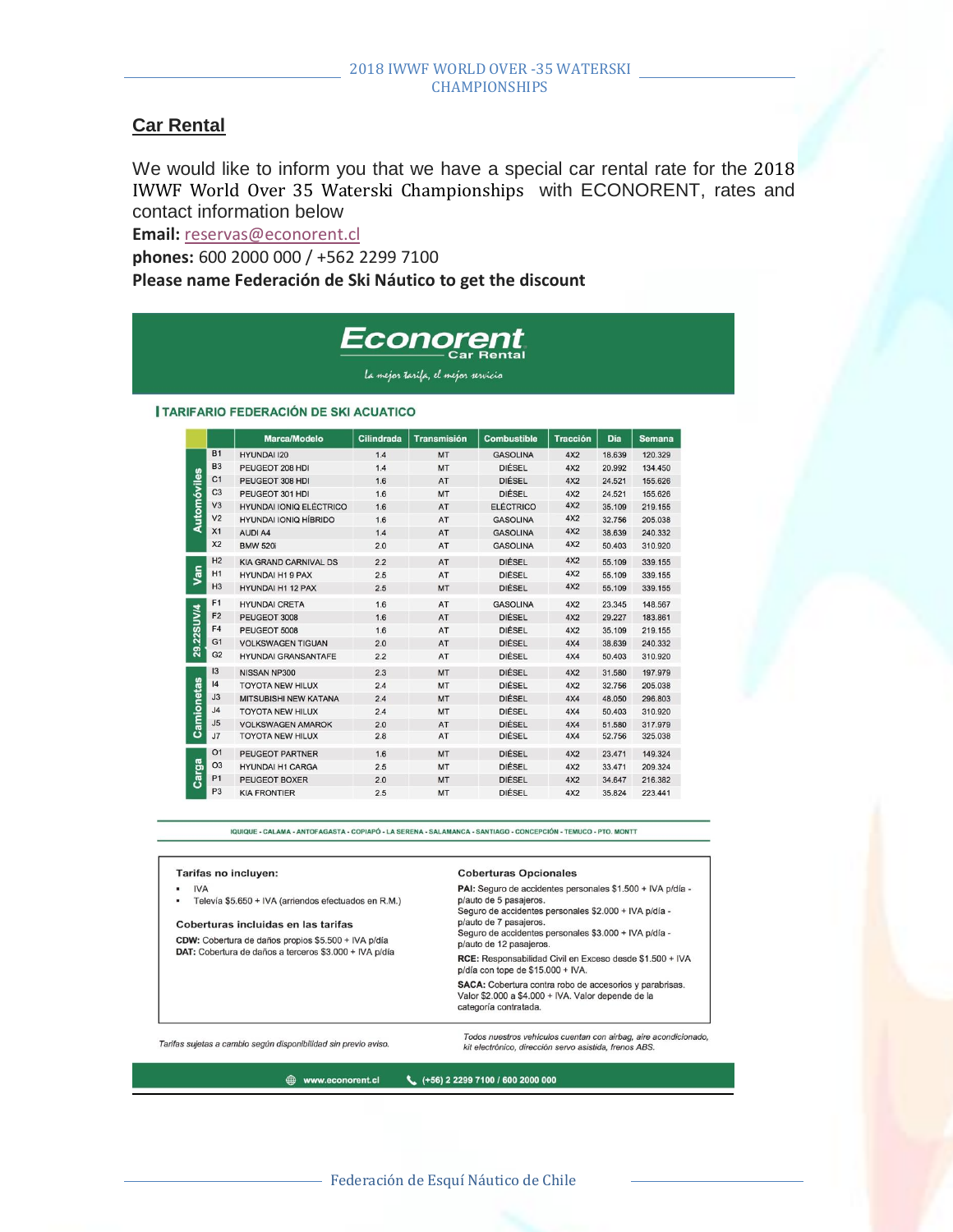## **Program**

Below you will see the Program of the Competition.

| TRAINING               |       |       |  |  |
|------------------------|-------|-------|--|--|
| <b>SATURDAY 24/NOV</b> |       |       |  |  |
| <b>NZL</b>             | 7:00  | 7:20  |  |  |
| <b>ITALIA</b>          | 7:20  | 7:25  |  |  |
| <b>BRA</b>             | 7:25  | 7:55  |  |  |
| <b>PUR</b>             | 7:55  | 8:15  |  |  |
| <b>RSA</b>             | 8:15  | 8:30  |  |  |
| <b>MON</b>             | 8:30  | 8:35  |  |  |
| <b>DEN</b>             | 8:35  | 8:55  |  |  |
| <b>ESP</b>             | 8:55  | 9:00  |  |  |
| ARGENTINA              | 9:00  | 10:30 |  |  |
| <b>FRANCIA</b>         | 10:30 | 12:25 |  |  |
| LTU                    | 12:25 | 12:30 |  |  |
| <b>NOR</b>             | 12:30 | 13:40 |  |  |
| <b>GBR</b>             | 13:40 | 15:40 |  |  |
| PERU                   | 1:40  | 15:45 |  |  |
| <b>MEXICO</b>          | 15:45 | 17:15 |  |  |
| GER                    | 17:15 | 18:45 |  |  |
| <b>SWE</b>             | 18:45 | 19:15 |  |  |

| <b>SUNDAY 25/NOV</b> |       |       |  |
|----------------------|-------|-------|--|
| <b>AUS</b>           | 7:00  | 8:40  |  |
| NED                  | 8:40  | 8:55  |  |
| <b>CHILE</b>         | 8:55  | 12:25 |  |
| <b>USA</b>           | 12:25 | 19:00 |  |

| <b>MONDAY 26/NOV</b> |       |       |  |
|----------------------|-------|-------|--|
| <b>JPN</b>           | 7:00  | 8:00  |  |
| <b>COL</b>           | 8:00  | 8:30  |  |
| <b>CAN</b>           | 9:10  | 11:35 |  |
| USA                  | 11:35 | 19:00 |  |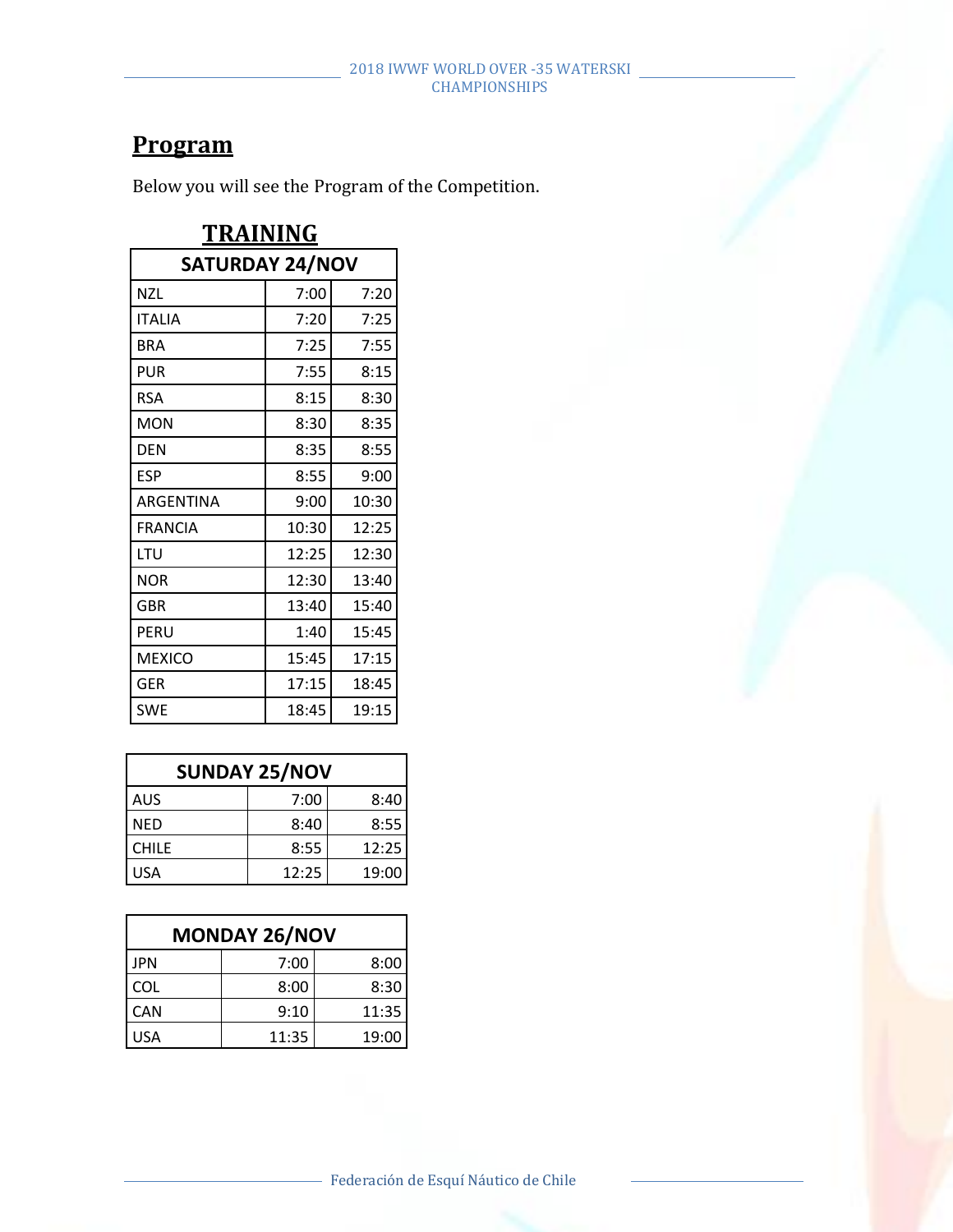| TUESDAY 27/11       |       | 09:00 - 13:18 hrs. SLALOM   |
|---------------------|-------|-----------------------------|
|                     |       |                             |
| LADIES              | $+65$ |                             |
| LADIES              | $+55$ |                             |
| LADIES              | $+45$ |                             |
| <b>LADIES</b>       | $+35$ |                             |
| TUESDAY 27/11       |       | 13:24 - 16:24 hrs. SLALOM   |
| <b>MEN</b>          | $+45$ |                             |
| TUESDAY 27/11       |       | 17:00 hrs. OPENING CEREMONY |
|                     |       |                             |
| WEDNESDAY 28/11     |       | 09:00 - 17:24 hrs. SLALOM   |
| MEN                 | $+65$ |                             |
| <b>MEN</b>          | $+55$ |                             |
| <b>MEN</b>          | $+35$ |                             |
|                     |       |                             |
| THURSDAY 29/11      |       | 09:00 - 11:10 hrs. TRICKS   |
|                     |       |                             |
| <b>LADIES</b>       | $+65$ |                             |
| LADIES              | $+55$ |                             |
| <b>LADIES</b>       | $+35$ |                             |
| THURSDAY 29/11      |       | 11:15 - 16:40 hrs. TRICKS   |
| <b>MEN</b>          | $+65$ |                             |
| <b>MEN</b>          | $+55$ |                             |
| <b>MEN</b>          | $+45$ |                             |
| <b>MEN</b>          | $+35$ |                             |
| <b>FRIDAY 30/11</b> |       | 09:00 - 11:24 hrs. JUMP     |
|                     |       |                             |
| <b>LADIES</b>       | $+65$ |                             |
| <b>LADIES</b>       | $+55$ |                             |
| <b>LADIES</b>       | $+45$ |                             |
| <b>LADIES</b>       | $+35$ |                             |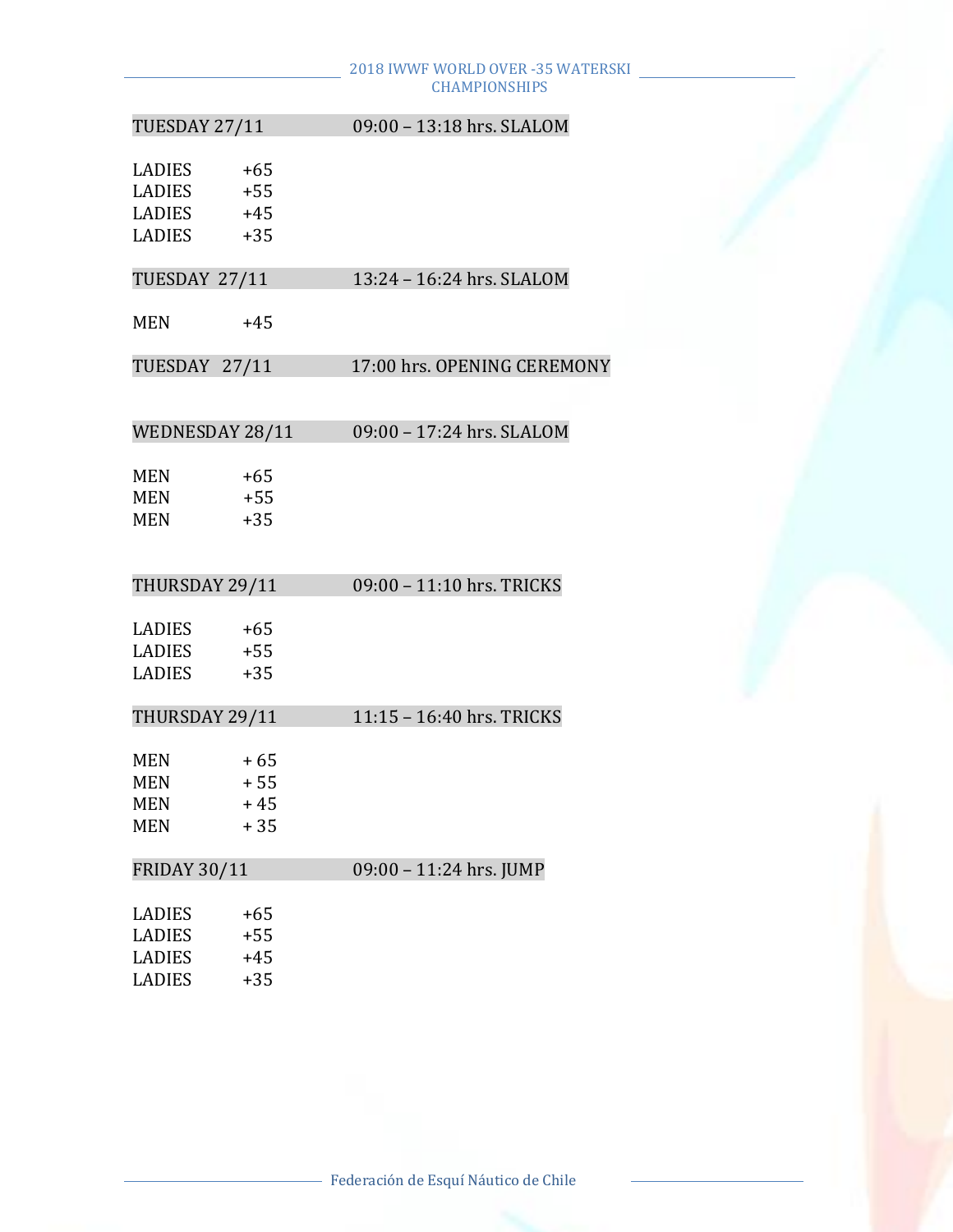| <b>FRIDAY 30/11</b>                           |                                  | 11:32 - 18:04 hrs. JUMP            |
|-----------------------------------------------|----------------------------------|------------------------------------|
| MEN<br><b>MEN</b><br><b>MEN</b><br>MEN        | $+65$<br>$+55$<br>$+45$<br>$+35$ |                                    |
| SATURDAY 01/12                                |                                  | 09:00 - 11:12 hrs. SLALOM FINALS   |
| LADIES<br>LADIES<br>LADIES<br>LADIES          | $+65$<br>$+55$<br>$+45$<br>$+35$ |                                    |
| SATURDAY 01/12                                |                                  | 11:18 - 15:00 hrs. SLALOM FINALS   |
| MEN<br><b>MEN</b><br><b>MEN</b><br><b>MEN</b> | $+65$<br>$+55$<br>$+45$<br>$+35$ |                                    |
| SATURDAY 01/12                                |                                  | 15:05 - 15:55 hrs. AWARDS CEREMONY |
|                                               |                                  |                                    |
| SATURDAY 01/12                                |                                  | 16:00 - 17:55 hrs. TRICKS FINALS   |
| LADIES<br>LADIES<br>LADIES<br>LADIES          | $+65$<br>$+55$<br>$+45$<br>$+35$ |                                    |
| <b>SUNDAY 02/12</b>                           |                                  | 09:00 - 11:05 hrs. TRICKS FINALS   |
| MEN<br>MEN<br><b>MEN</b><br>MEN               | $+65$<br>$+55$<br>$+45$<br>$+35$ |                                    |
| SUNDAY 02/12                                  |                                  | 11:10 - 12:12 hrs. AWARDS CEREMONY |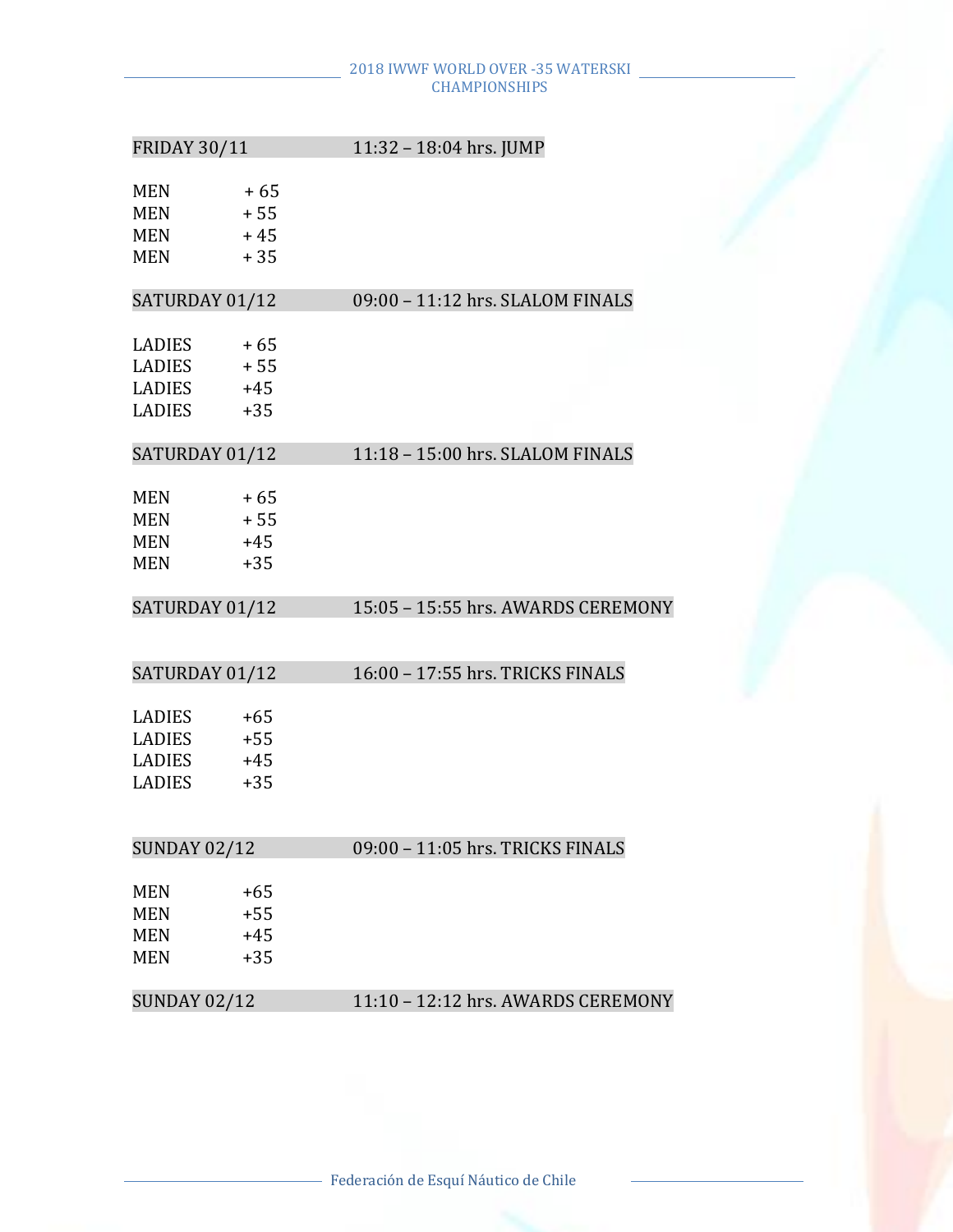| <b>SUNDAY 02/12</b>                                              |                                 | 12:20 - 13:48 hrs. JUMP FINALS     |  |
|------------------------------------------------------------------|---------------------------------|------------------------------------|--|
| <b>LADIES</b><br><b>LADIES</b><br><b>LADIES</b><br><b>LADIES</b> | $+65$<br>$+55$<br>$+45$<br>+ 35 |                                    |  |
| <b>SUNDAY 02/12</b>                                              |                                 | 13:56 - 16:42 hrs. JUMP FINALS     |  |
| <b>MEN</b><br>MEN<br><b>MEN</b><br><b>MEN</b>                    | +65<br>$+55$<br>$+45$<br>$+35$  |                                    |  |
| <b>SUNDAY 02/12</b>                                              |                                 | 16:50 - 17:54 hrs. AWARDS CEREMONY |  |

FINAL NIGHT BANQUET 20:30 hrs.

**The Opening Ceremonies, Awards Ceremonies and Final Night Banquet will be free of charge to All Athletes, Team Officials, Technical Officials, IWWF Executive Board Members and IWWF World Waterski Council Members. The cost of the final banquet for the people accompanying is US 60 per person**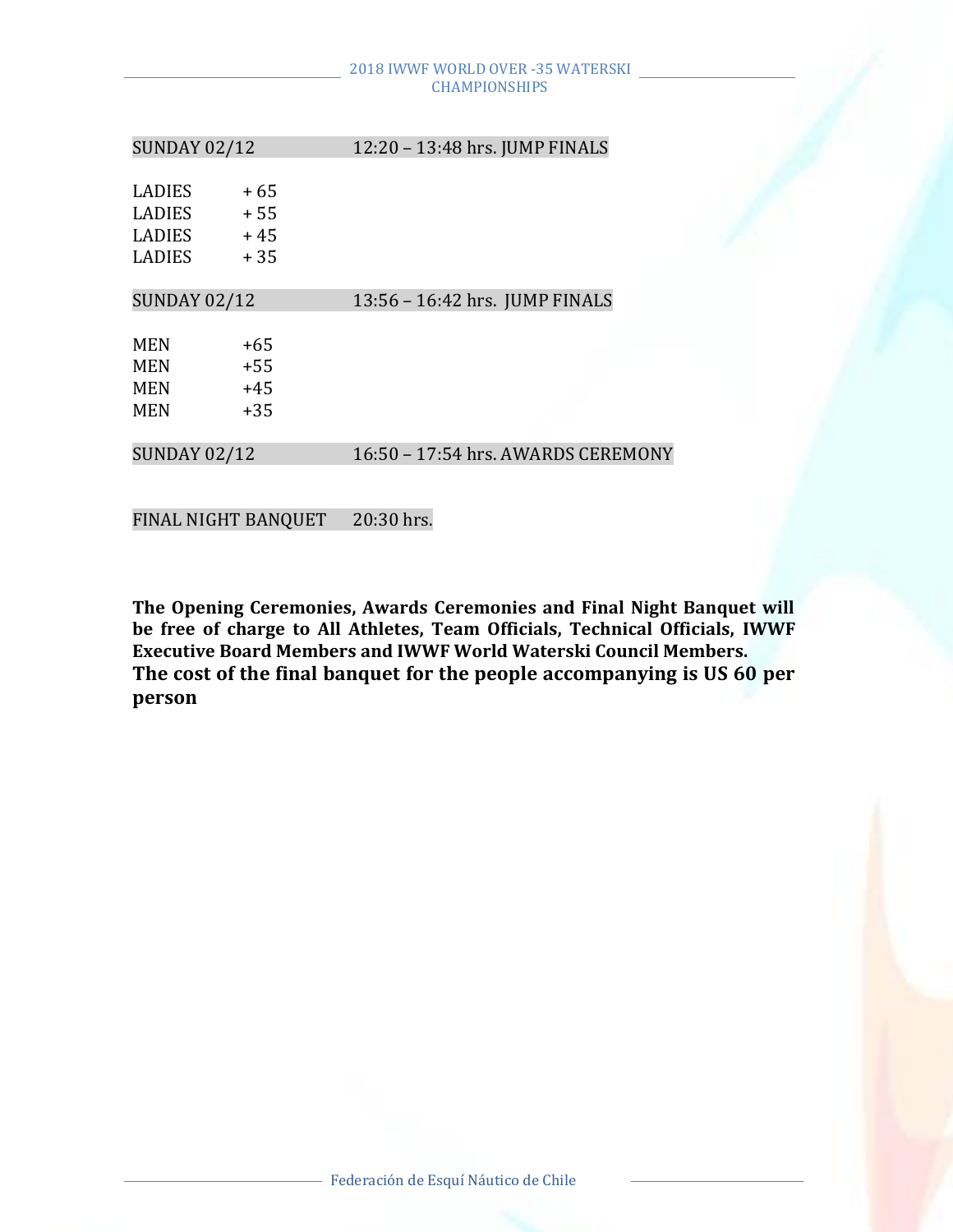## **JURY PANEL OFFICIAL**

| <b>Chief Judge</b> | <b>Jeff Smith</b>        | <b>USA</b> |
|--------------------|--------------------------|------------|
| Ass. Chief Judge   | Gavin Kelly              | <b>GBR</b> |
| Homologator        | <b>Zdenek Kolman</b>     | <b>CZE</b> |
| <b>Scorer</b>      | Ulf Langrock             | <b>GER</b> |
| Ass. Scorer        | Maritza Concha           | <b>CHI</b> |
| Ass. Scorer        | Cynthia Logan            | <b>USA</b> |
| Judge              | Nikki Lee                | <b>USA</b> |
| Judge              | Masako Yamaguchi         | <b>JPN</b> |
| Judge              | <b>Barbara Gattone</b>   | <b>ITA</b> |
| Judge              | <b>Robert Ritter</b>     | <b>CHI</b> |
| Judge              | John Connell             | <b>NZE</b> |
| Judge              | Aliaksandra Berazouskaya | <b>BLR</b> |
| Judge              | Keith Lindemulder        | <b>USA</b> |
| Judge              | Pieter-Jan Lagae         | <b>BEL</b> |
| <b>Driver</b>      | Mario Pigozzi            | <b>DOM</b> |
| <b>Driver</b>      | Gary Weidman             | <b>AUS</b> |
| <b>Driver</b>      | Adrian Asher             | <b>GBR</b> |
|                    |                          |            |